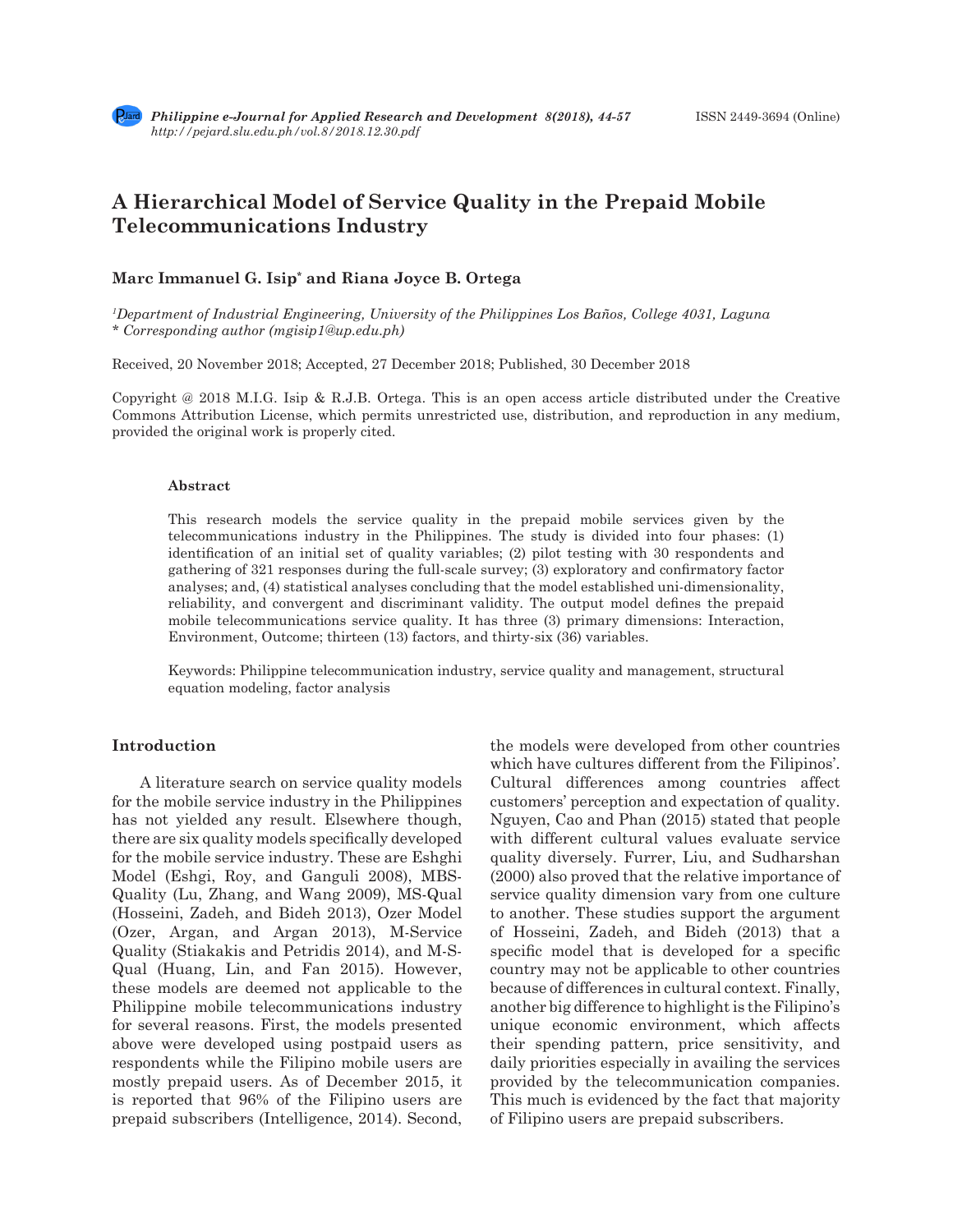### **Problem & Solution**

The Philippine Telecommunications Industry (PTI) lacks an assessment tool that measures the quality of services provided by telecommunication companies. Primary data gathered shows that the PTI does not have a current assessment tool for service quality. What PTI has are feedback questionnaires asking how satisfied their customers are. Moreover, PTI only has customer service hotlines to address issues or problems or complaints. Hence, a model that would represent the prepaid mobile telecommunications quality must first be developed to serve as foundation for the tool that will be used to measure the quality of mobile telecommunications services. Conforming the products and services according to consumers' wants and needs would definitely strengthen a company's competitive advantage. Thus, there is a need to create a model that is specifically developed for the assessment of service quality in the Philippine prepaid mobile telecommunications industry.

### **Exploratory Analysis**

### *Item Generation*

From the existing six models reviewed, items were consolidated which resulted in an initial set of 68 quality variables. A similar approach was conducted by Wu and Cheng (2013) in developing a service quality model for the airline industry. Hosseini, Zadeh, and Bideh (2013) also conducted a similar approach in generating items, whereby variables were consolidated from four existing models.

#### *Survey Questionnaire Development*

The items from the initial scale model were used to develop the questionnaire that would later be used in the pilot test and full scale survey. The pilot test questionnaire has three parts. The first part states a brief description about the survey; the second part asks for some personal information about the respondent such as name, age and gender; and, the last part, which is the survey proper, asks the respondent to rate the importance of each item using a five-point Likert scale.

## *Expert Panel Consultation*

The questionnaire was subjected to expert panel consultation. This was conducted to ask for inputs regarding the initial 68 variables and to content-validate the initial questionnaire. A similar approach was conducted by Isip and Li (2017). The first member of the panel is a 44-year old Certified Public Accountant who currently works in an automobile company. He previously worked for two and a half years in a telecommunications company as part of the Product and Service Labeling Team. The second member is a 40-year old Registered Electronics and Communications Engineer. She is currently a faculty member in a known university. She has been teaching for ten years in the university's engineering department. The last member is a 25-year old Development Communications graduate. She currently works as a researcher in the Department of Science and Technology (DOST). She was previously exposed to a similar study as part of her work.

### **Data**

### *Pilot Testing*

The initial scale was tested to thirty (30) mobile telecommunications service users and yielded a Cronbach alpha of 0.96, which is above the threshold of 0.7. This implies that the initial scale is reliable enough for the study to proceed to a full scale survey. The pilot test approach is also used by several researchers in developing industry-specific models (Hosseini, Zadeh, & Bideh, 2013; Isip & Li 2017; Lau et al., 2013; and Wu and Cheng, 2013).

### *Full Scale Survey*

Both online and physical surveys were conducted in this study. Upon combining the responses from online and physical surveys, a total of 321 responses were gathered, wherein 270 responses were from physical surveys and 51 responses were from online surveys. From a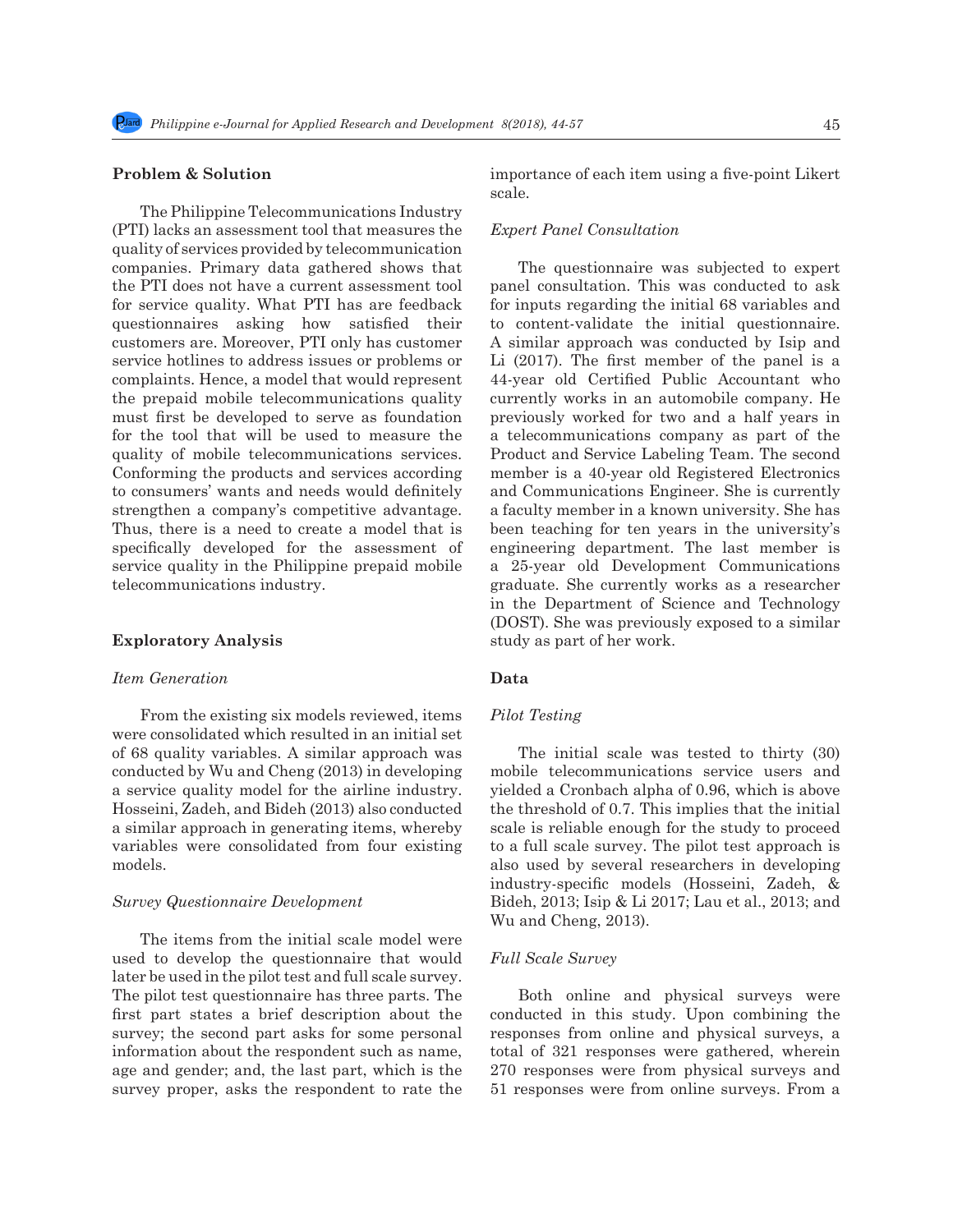| <b>Sex</b>        | Count | $\%$  | Age   | Count   | $\%$  | Region        | Count | $\%$  |
|-------------------|-------|-------|-------|---------|-------|---------------|-------|-------|
| $135\,$<br>Female |       | 57.94 | <16   |         |       | Ш             | 27    | 8.41  |
|                   |       |       | 16-18 | $108\,$ | 33.64 | ΙV            | 219   | 68.22 |
| Male              | 186   |       | 19-24 | 178     | 55.45 | NCR           | 58    | 18.06 |
|                   |       | 42.06 | 25-32 | 35      | 10.90 | $\rm{Others}$ | 20    | 5.30  |

**Table 1.** Descriptive data of the sample population (sex, age, region)

**Table 2.** Descriptive data of the sample population (years of use and provider)

| Years of Use | Count | $\%$  | Provider | Count | $\%$  |
|--------------|-------|-------|----------|-------|-------|
|              | 2     | 0.62  | Globe    | 112   | 34.89 |
| $2 - 4$      | 31    | 9.66  | TM       | 87    | 27.10 |
| $5 - 7$      | 90    | 28.04 | Sun      | 41    | 12.77 |
| >8           | 198   | 61.68 | Smart    | 81    | 25.23 |

total of 321 responses gathered in the full-scale survey, a total of 314 usable responses remained after data screening. Descriptive statistics of the sample population are summarized as shown in Table 1 and Table 2. More female respondents participated in the survey, with 57.94% females and 42.06% males. Moreover, it is shown in the table that the bulk of the respondents are aged 19-24 years old, which is 55.45% of the total respondents. Lastly, Table 1 shows that most respondents are from Region IV and NCR, with 68.22%, and 18.06%, respectively.

Table 2 shows distribution of the respondents according to the number of years that they have been using mobile services. Majority, or 61.68%, are users for more than 8 years, while 28.04%, for 5-7 years.

## *Sampling Adequacy Test*

To determine if the number of responses gathered were adequate, the Kaiser-Meyer-Olkin (KMO) Test was conducted using the Stata 12® Software, and yielded a KMO value of 0.7870. This implies that the sample data is fit for Factor Analysis, as the KMO Test is the measure of how suited the gathered data is for factor analysis. Field (2013) pointed out that a KMO value that is close to one (1) indicates that the patterns of correlations in the data are relatively compact that factor analysis should therefore result in distinct and reliable factors. Moreover, Kaiser (1974) suggested that KMO values greater than 0.5 (KMO > 0.5) are already acceptable. If values were below 0.5, more data should be collected.

## **Factor Analysis**

### *Exploratory Factor Analysis*

A series of Exploratory Factor Analyses (EFA) was conducted which served the following purposes: (1) to purify the scale through the removal of insignificant items (quality variables) in the model, and (2) to identify the key factors (quality dimension) in mobile telecommunications service industry. Quality dimensions were formed when the significant quality variables are grouped together to form a construct upon conducting exploratory factor analysis.

The Principal Factor with Orthogonal Varimax Rotation using Stata 12 was performed as an Exploratory Factor Analysis method, having been used by numerous researchers in developing other industry-specific models (Huang, Lin, & Fan, 2015; Lau et al., 2013; and Wu & Cheng 2013). Also, factors with eigenvalues  $> 1$  were retained. The pattern matrix of the EFA using Stata 12 shows identified 14 factors. However, one factor is omitted due to poor loading, thus 13 factors and 54 variables remained. The results are shown in Table 3. The resulting model from the EFA provided a "conceptual" or "a priori"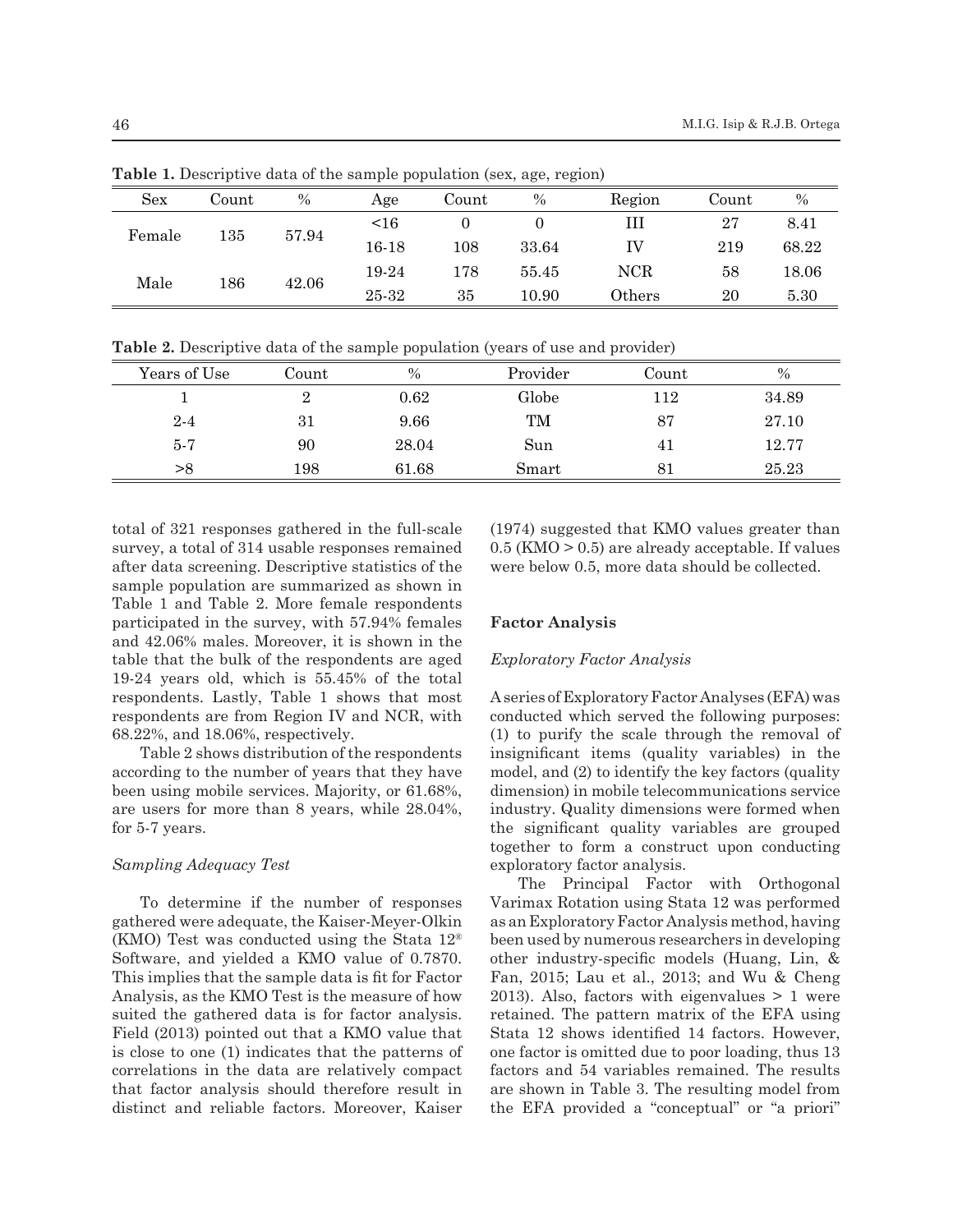model which will be further tested for validity through confirmatory factor analysis (CFA).

**Table 3.** Factors names resulting from the EFA

| <b>FACTOR</b>  | NAME                  |
|----------------|-----------------------|
| 1              | <b>Billing System</b> |
| $\overline{2}$ | Entertainment         |
| 3              | Customer Service      |
| 4              | Information           |
| 5              | Network Quality       |
| 6              | Privacy               |
| 7              | Context               |
| 8              | Satisfaction          |
| 9              | Availability          |
| 10             | Convenience           |
| 11             | Efficiency            |
| 12             | Reliability           |
| 13             | Tangibles             |
|                |                       |

## *Grouping of Factors*

In order to identify which factors belong to which primary grouping, another exploratory analysis was conducted. However, in this step, the remaining 54 variables were further grouped into three, which will be termed in this study as "dimension."

Efficiency (EF), Availability (AV), Billing System (BS), and Privacy (PR) were grouped in Dimension 1. This dimension was assumed to be Environment Quality. It is also shown that Customer Service (CS), Context (CX), Convenience (CV), Network Quality (NQ), Reliability (RE), and Satisfaction (ST) were grouped in Dimension 2. This dimension was assumed to be Interaction Quality. And lastly, Information (IN), Tangibles (TN), and Entertainment (EN) were grouped in Dimension 3. This dimension was assumed to be Outcome Quality.

Figure 1 presents the a priori model with three primary dimensions, 13 factors and 54 variables that resulted from the exploratory factor analyses.



**Figure 1.** A priori model of the study

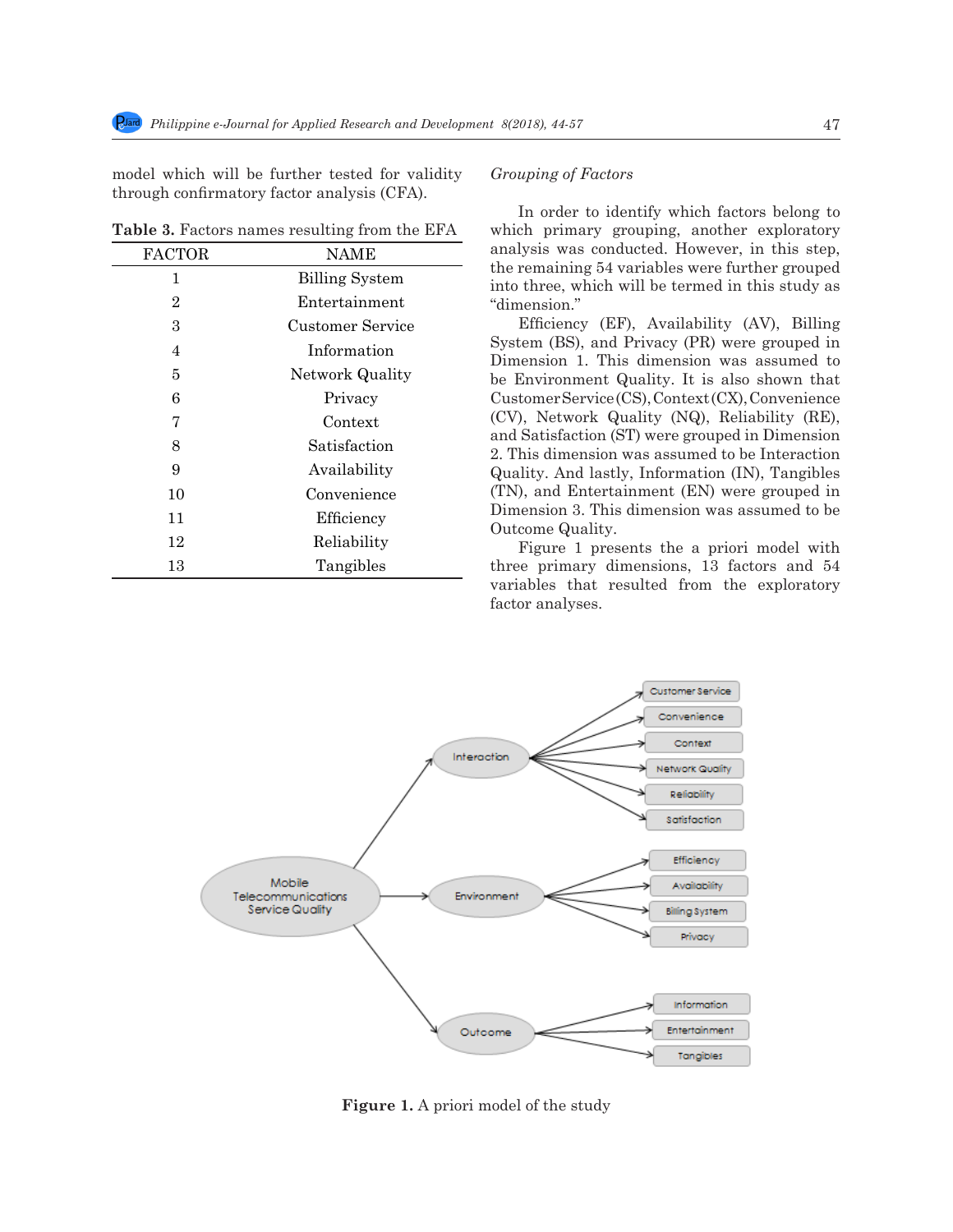# *Confirmatory Factor Analysis*

The Confirmatory Factor Analysis (CFA) was also conducted. It is a common practice in hierarchical models to evaluate the primary dimensions first before evaluating the whole model. In this study, the "a priori" or "conceptual" model used for the CFA was the resulting model from the Exploratory Factor Analysis (EFA). The confirmatory factor analysis was done through the Structural Equation Modeling technique just like the methodology conducted by Isip and Li (2017) and Wu and Cheng (2013) in their studies creating a hierarchical model of service quality. In this case, Interaction Quality, Outcome Quality and Environment Quality were evaluated separately.

### *Interaction Quality*

From the Exploratory Factor Analysis (EFA), it was identified that the Interaction Quality dimension is composed of six factors: Customer Service, Satisfaction, Context, Convenience, Network Quality and Reliability. After four (4) runs for Interaction Quality, the final outcome is presented in Figure 2. Table 4 shows the ratio between chi-square and degrees of freedom RMSEA, both CFI and TFI, and SRMR values are within the bounds/thresholds. It can be concluded that the Interaction Quality Dimension has good model fit. This implies that the dimension establishes uni-dimensionality.

### *Environment Quality*

The Environment Quality Dimension has four factors: Efficiency, Availability, Billing System and Privacy. The second run provided the model with estimates within the bounds. Figure 3 shows that all the standard estimates are greater than 0.7, indicating a good fit. Table 5 shows that the RMSEA, CFI, TLI and SRMR values are within their respective thresholds with values equal to 0.083, 0.949, 0.932 and 0.049, respectively. As all the indices are within their

**Table 4.** Model fit test of the Interaction Quality Dimension

| Fit statistic        | Value    | Description                              |
|----------------------|----------|------------------------------------------|
| Likelihood ratio     |          |                                          |
| $chi2_{ms}(75)$      | 282.838  | model vs. saturated                      |
| $p >$ chi2           | 0.000    |                                          |
| $chi2_{bs}(105)$     | 2973.306 | baseline vs. saturated                   |
| $p > \text{chi2}$    | 0.000    |                                          |
| Population error     |          |                                          |
| <b>RMSEA</b>         | 0.094    | Root mean squared error of approximation |
| 90% CI, lower bound  | 0.082    |                                          |
| upper bound          | 0.106    |                                          |
| pclose               | 0.000    | Probability RMSEA $\leq 0.05$            |
| Information criteria |          |                                          |
| <b>AIC</b>           | 7300.201 | Akaike's information criterion           |
| <b>BIC</b>           | 7525.164 | Bayesian information criterion           |
| Baseline comparison  |          |                                          |
| CFI                  | 0.928    | Comparative fit index                    |
| <b>TLI</b>           | 0.900    | Tucker-Lewis index                       |
| Size of residuals    |          |                                          |
| <b>SRMR</b>          | 0.046    | Standardized root mean squared residual  |
| CD                   | 1.000    | Coefficient of determination             |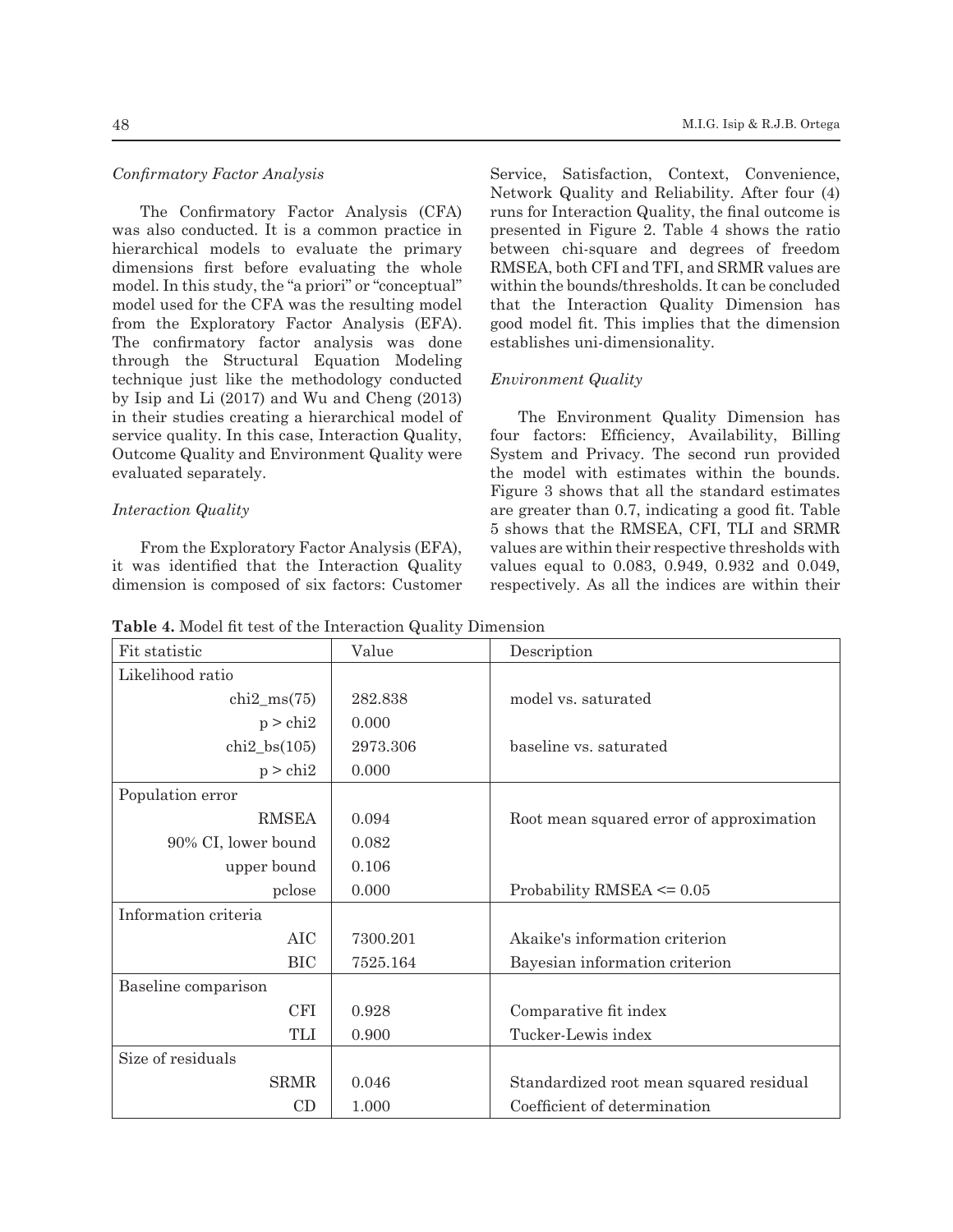| Fit statistic        | Value    | Description                              |
|----------------------|----------|------------------------------------------|
| Likelihood ratio     |          |                                          |
| $chi2_{ms}(59)$      | 187.654  | model vs. saturated                      |
| $p >$ chi2           | 0.000    |                                          |
| $chi2_{bs}(78)$      | 2587.036 | baseline vs. saturated                   |
| $p >$ chi2           | 0.000    |                                          |
| Population error     |          |                                          |
| <b>RMSEA</b>         | 0.083    | Root mean squared error of approximation |
| 90% CI, lower bound  | 0.070    |                                          |
| upper bound          | 0.097    |                                          |
| pclose               | 0.000    | Probability RMSEA $\leq 0.05$            |
| Information criteria |          |                                          |
| AIC                  | 5536.632 | Akaike's information criterion           |
| <b>BIC</b>           | 5705.355 | Bayesian information criterion           |
| Baseline comparison  |          |                                          |
| CFI                  | 0.949    | Comparative fit index                    |
| <b>TLI</b>           | 0.932    | Tucker-Lewis index                       |
| Size of residuals    |          |                                          |
| <b>SRMR</b>          | 0.049    | Standardized root mean squared residual  |
| CD                   | 1.000    | Coefficient of determination             |

**Table 5.** Model fit test of the Environment Quality Dimension

|  |  |  |  |  |  | Table 6. Model fit test of the Outcome Quality Dimension |
|--|--|--|--|--|--|----------------------------------------------------------|
|--|--|--|--|--|--|----------------------------------------------------------|

| Fit statistic        | Value    | Description                              |
|----------------------|----------|------------------------------------------|
| Likelihood ratio     |          |                                          |
| $chi2_{ms(17)}$      | 21.012   | model vs. saturated                      |
| $p >$ chi2           | 0.226    |                                          |
| $chi2_b$ s $(28)$    | 1702.293 | baseline vs. saturated                   |
| $p >$ chi2           | 0.000    |                                          |
| Population error     |          |                                          |
| <b>RMSEA</b>         | 0.027    | Root mean squared error of approximation |
| 90% CI, lower bound  | 0.000    |                                          |
| upper bound          | 0.061    |                                          |
| pclose               | 0.844    | Probability RMSEA $\leq 0.05$            |
| Information criteria |          |                                          |
| AIC                  | 4677.103 | Akaike's information criterion           |
| <b>BIC</b>           | 4778.336 | Bayesian information criterion           |
| Baseline comparison  |          |                                          |
| <b>CFI</b>           | 0.998    | Comparative fit index                    |
| TLI                  | 0.996    | Tucker-Lewis index                       |
| Size of residuals    |          |                                          |
| <b>SRMR</b>          | 0.013    | Standardized root mean squared residual  |
| CD                   | 0.999    | Coefficient of determination             |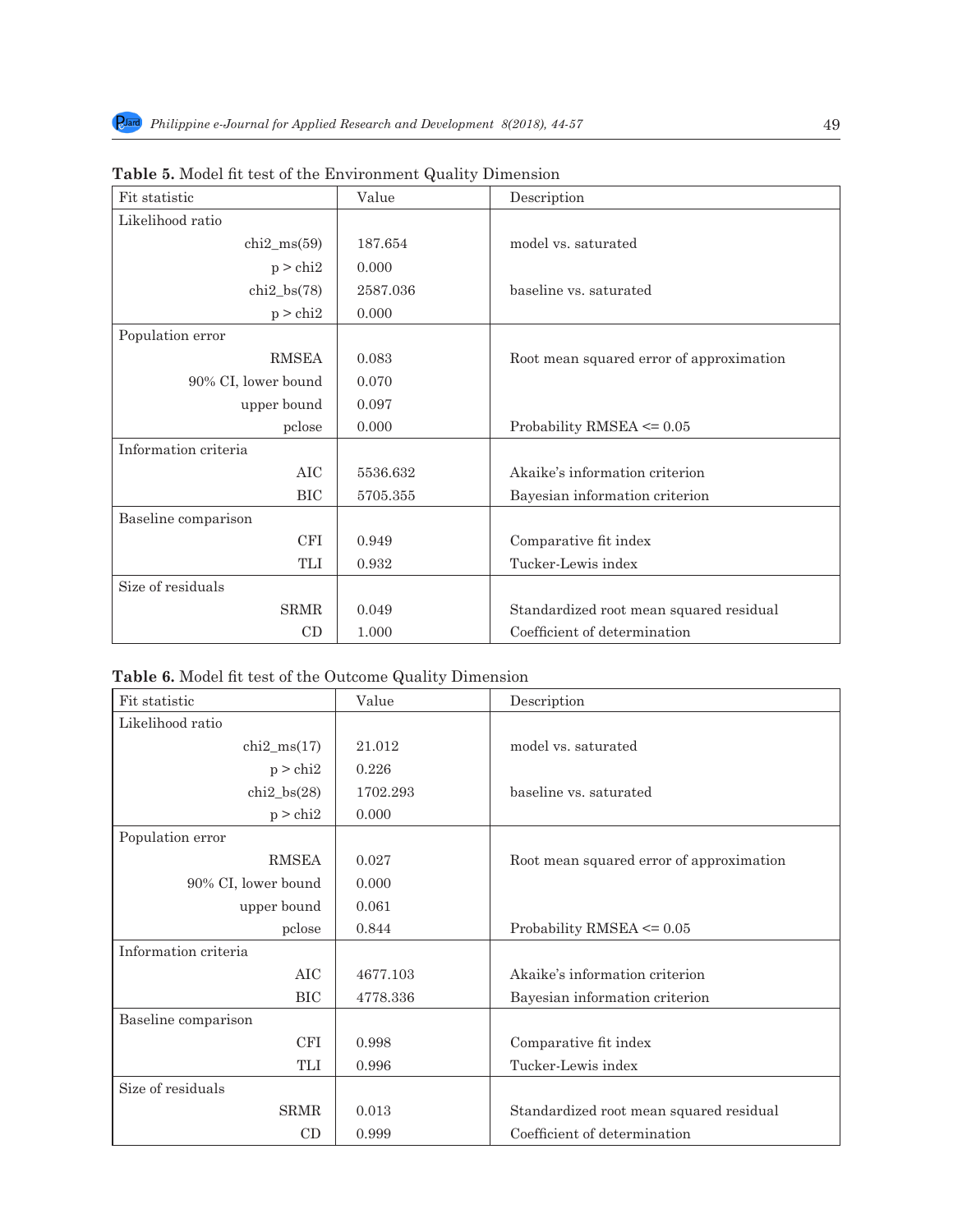respective thresholds, it can be concluded that the Environment Quality dimension has good model fit. Therefore, it is safe to conclude that the current model represents well the Environment Quality Dimension.

# *Outcome Quality*

The exploratory factor analysis identified that the Outcome Quality Dimension has three factors: Tangibles, Entertainment and Information; see Figure 4. After two runs, the chisquare-degrees of freedom ratio is 1.236, which is less than the threshold value of 5. RMSEA, CFI, TLI and SRMR values are all within their respective thresholds with values 0.027, 0.998, 0.996 and 0.013, respectively (Table 6). This indicates the model represents well the Outcome Quality Dimension.



**Figure 2.** Interaction quality dimension (Run 4)



**Figure 3.** Environment quality dimension (Run 2)



**Figure 4.** Outcome quality dimension (Run 2)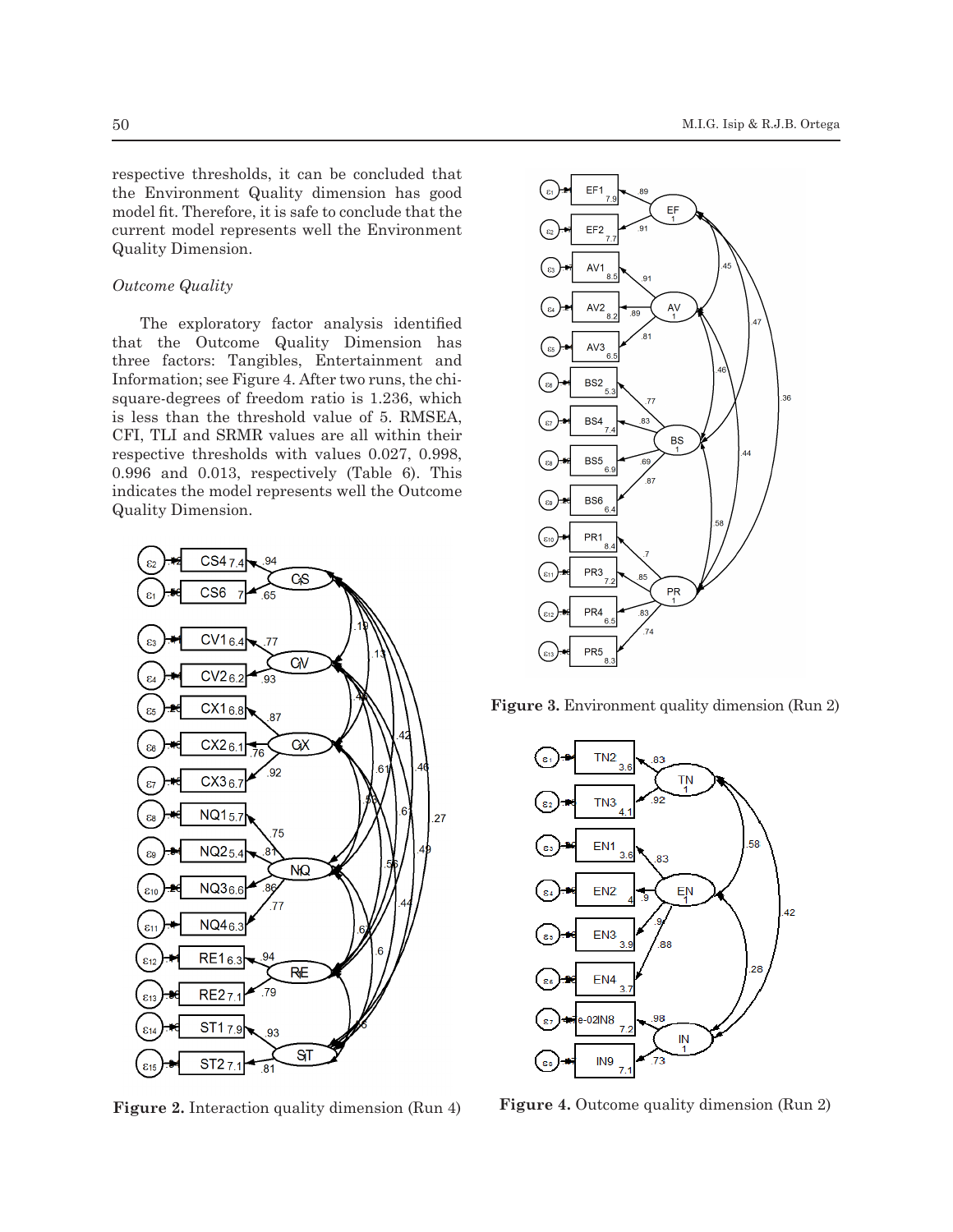$\overline{a}$ 

### *Unidimensionality of the Overall Model*

Tests for uni-dimensionality, reliability, and validity (content and construct) were conducted. Moreover, as part of the test for unidimensionality, incremental and absolute fit indices were computed and compared with the threshold indices values as provided by Hooper et al. (2008).

The R Studio software was used to measure the goodness of fit of the overall model. The results of the model fit tests are presented in Table 7. All indices of the overall model are within their respective thresholds, which indicate that the overall model has good fit. This generally indicates that the overall model represents well the concept of mobile telecommunications service quality.

**Table 7.** Model fit test results of the overall model

| Parameter    | Threshold | Value    |
|--------------|-----------|----------|
| Chisquare    |           | 2291.652 |
| Df           |           | 613      |
| Chisquare/df | < 5.0     | 3.74     |
| CFI          | $>=0.9$   | 0.907    |
| TLI          | $>=0.9$   | 0.917    |
| <b>RMSEA</b> | < 0.10    | 0.093    |
| SRMR         | < 0.08    | 0.075    |

### *Reliability of the Overall Model*

The test for reliability was done by observing the alpha value as recommended by Cronbach (1951). Table 8 shows the Cronbach alpha of each dimension and the overall model. All dimensions has a Cronbach alpha greater than 0.7, which implies good internal reliability.

| nodel                 |                       |
|-----------------------|-----------------------|
| <b>FACTORS</b>        | <b>CRONBACH ALPHA</b> |
| Availability          | 0.902                 |
| <b>Billing System</b> | 0.866                 |
| Context               | 0.884                 |
| Convenience           | 0.833                 |
| Customer Service      | 0.797                 |
| Efficiency            | 0.896                 |
| Entertainment         | 0.93                  |
| Information           | 0.832                 |
| Network Quality       | 0.874                 |
| Privacy               | 0.86                  |
| Reliability           | $0.85\,$              |
| Satisfaction          | 0.863                 |
| Tangibles             | 0.87                  |
| Overall               | 0.931                 |

**Table 8.** Cronbach alpha values of the overall model

#### *Convergent Validity of the Overall Model*

Convergent validity is a measure of how correlated the variables are to form a factor (Abdullah, 2005). According to Hosseini, Zadeh, and Bideh (2013), the convergent validity could be determined through the computation of the Average Variance Extracted (AVE) and Composite Reliability (CR). Hair et al. (2010) also mentioned that the values of AVE should be greater than 0.5 while CR values must be greater than 0.7. Table 9 shows the CR values and AVE values of each factor, whereby CR values are greater than 0.7 and AVE values are greater than 0.5. Therefore, it is safe to say that the overall model has good convergent validity. This indicates that variables in a particular factor are correlated enough to represent that factor.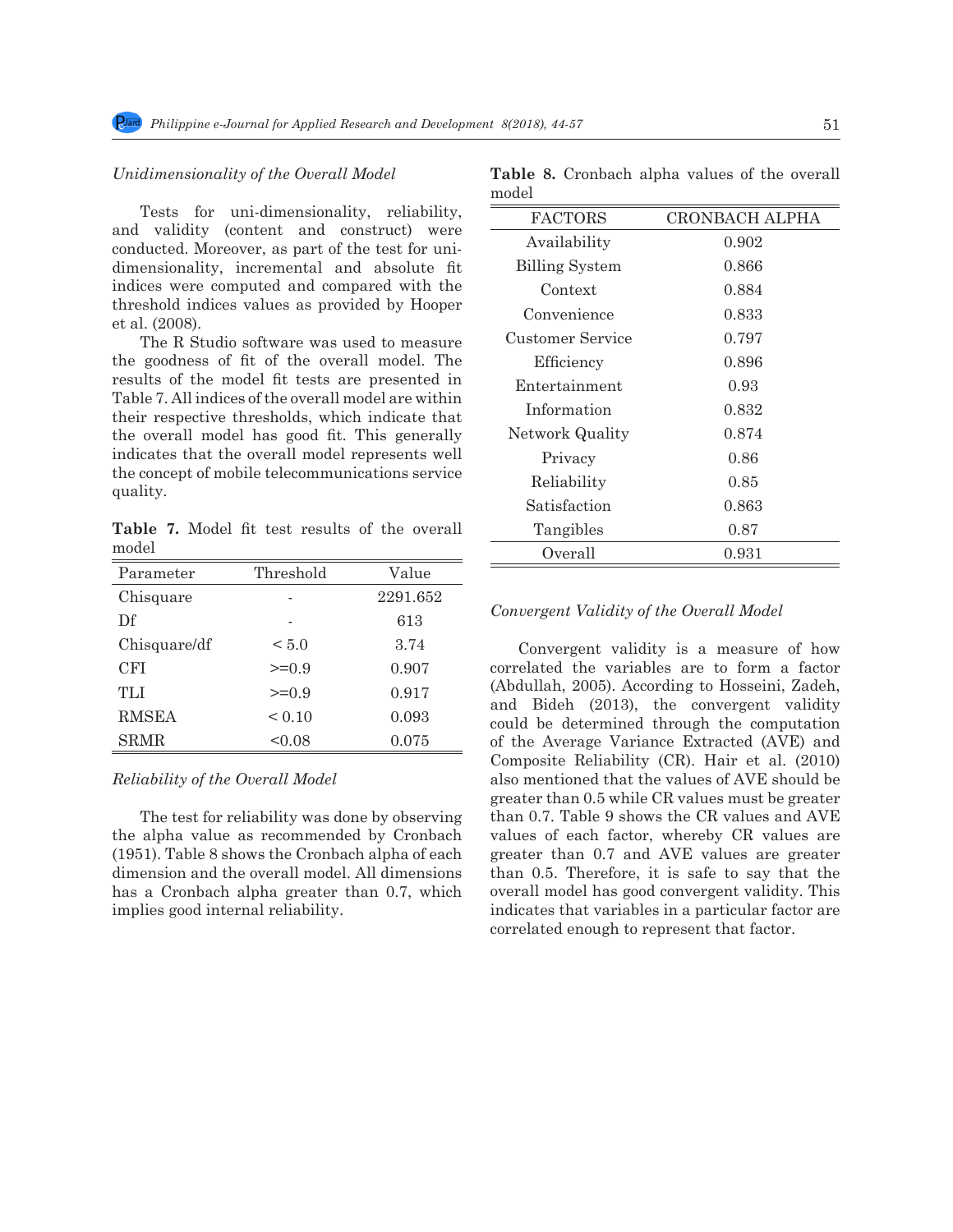| <b>FACTORS</b>        | CR    | AVE   |
|-----------------------|-------|-------|
| Availability          | 0.939 | 0.837 |
| <b>Billing System</b> | 0.909 | 0.715 |
| Context               | 0.928 | 0.812 |
| Convenience           | 0.923 | 0.857 |
| Customer Service      | 0.881 | 0.711 |
| Efficiency            | 0.951 | 0.906 |
| Entertainment         | 0.95  | 0.826 |
| Information           | 0.922 | 0.856 |
| Network Quality       | 0.914 | 0.727 |
| Privacy               | 0.905 | 0.705 |
| Reliability           | 0.93  | 0.869 |
| Satisfaction          | 0.936 | 0.879 |
| Tangibles             | 0.939 | 0.885 |

**Table 9.** CR and AVE values of each factor

### *Discriminant Validity of the Overall Model*

Farrell and Rudd (2009) stated that CFA is not enough to validate a particular model; thus, discriminant validity should also be established. Discriminant validity can be interpreted as the degree to which a factor discriminates from other factors in the assessment tool. Discriminant validity could be tested through the Fronell and Larcker Criterion, which states that the square

**Table 10.** Fronell and Larcker table.

root of a factor's AVE must be greater than its correlation to any other factors.

The values presented in the diagonal is the square root of AVEs of each factor while the values below it and the values on its left are its correlations in each factor. As shown in Table 10, all AVEs are greater than their correlations in each factor. Therefore, discriminant validity was established. This indicates that each factor is unique from any other factor and that it represents a construct that is entirely different from any other construct.

#### *Assessment Tool Development*

The resulting model was further put into good use by translating it into a useable assessment tool, which can be used by the telecommunications companies in the Philippines for self-evaluation of the quality of services provided to their customers.

# *Developed Hierarchical Model and Assessment Tool*

The final and confirmed overall model of the service quality is presented in Figure 5. The model will be named MTSQ Model. This was further translated into a working assessment tool (named MTQAT) that the telecommunication companies can use for self-evaluation (see Appendix A).

|                 | AV    | <b>BS</b> | CX    | <b>CV</b> | <b>CS</b> | EF    | EN    | IN    | NQ    | <b>PR</b> | RE    | <b>ST</b> | TN    |
|-----------------|-------|-----------|-------|-----------|-----------|-------|-------|-------|-------|-----------|-------|-----------|-------|
| Availability    | 0.915 |           |       |           |           |       |       |       |       |           |       |           |       |
| Billing         | 0.427 | 0.845     |       |           |           |       |       |       |       |           |       |           |       |
| Context         | 0.314 | 0.265     | 0.901 |           |           |       |       |       |       |           |       |           |       |
| Convenience     | 0.242 | 0.262     | 0.39  | 0.926     |           |       |       |       |       |           |       |           |       |
| CustServ        | 0.173 | 0.29      | 0.134 | 0.248     | 0.897     |       |       |       |       |           |       |           |       |
| Efficiency      | 0.417 | 0.415     | 0.135 | 0.304     | 0.201     | 0.952 |       |       |       |           |       |           |       |
| Entertainment   | 0.011 | 0.172     | 0.127 | 0.153     | 0.084     | 0.036 | 0.909 |       |       |           |       |           |       |
| Information     | 0.199 | 0.309     | 0.394 | 0.251     | 0.297     | 0.241 | 0.243 | 0.925 |       |           |       |           |       |
| Network Quality | 0.199 | 0.466     | 0.478 | 0.56      | 0.35      | 0.337 | 0.212 | 0.369 | 0.852 |           |       |           |       |
| Privacy         | 0.405 | 0.514     | 0.4   | 0.323     | 0.263     | 0.315 | 0.193 | 0.432 | 0.29  | 0.84      |       |           |       |
| Reliability     | 0.359 | 0.48      | 0.541 | 0.494     | 0.387     | 0.343 | 0.173 | 0.46  | 0.6   | 0.416     | 0.932 |           |       |
| Satisfaction    | 0.22  | 0.392     | 0.416 | 0.424     | 0.206     | 0.389 | 0.1   | 0.413 | 0.528 | 0.287     | 0.47  | 0.938     |       |
| Tangibles       | 0.103 | 0.128     | 0.255 | 0.396     | 0.166     | 0.053 | 0.53  | 0.365 | 0.374 | 0.266     | 0.4   | 0.252     | 0.941 |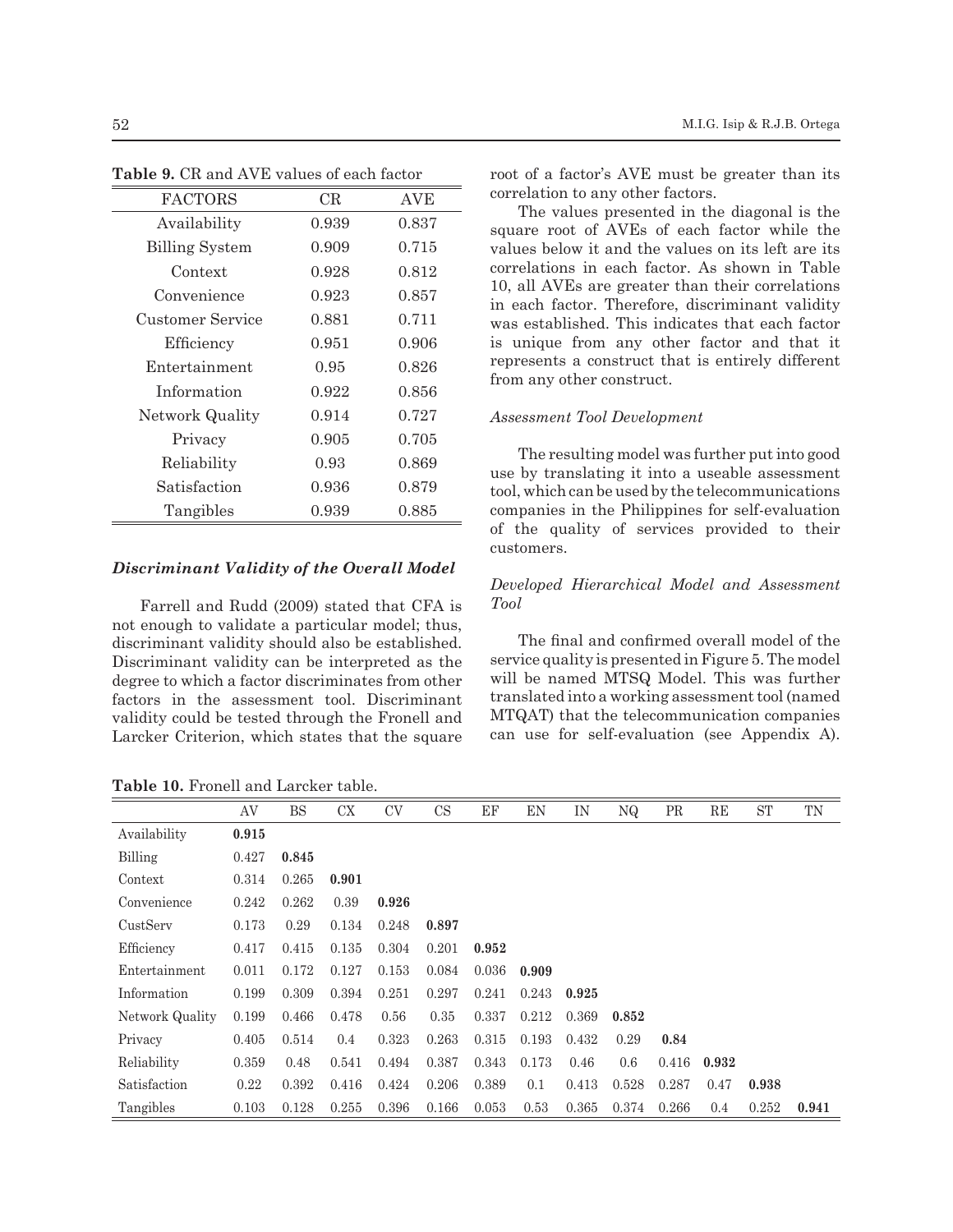

**Figure 5.** The mobile telecommunications service quality model (MTSQ model).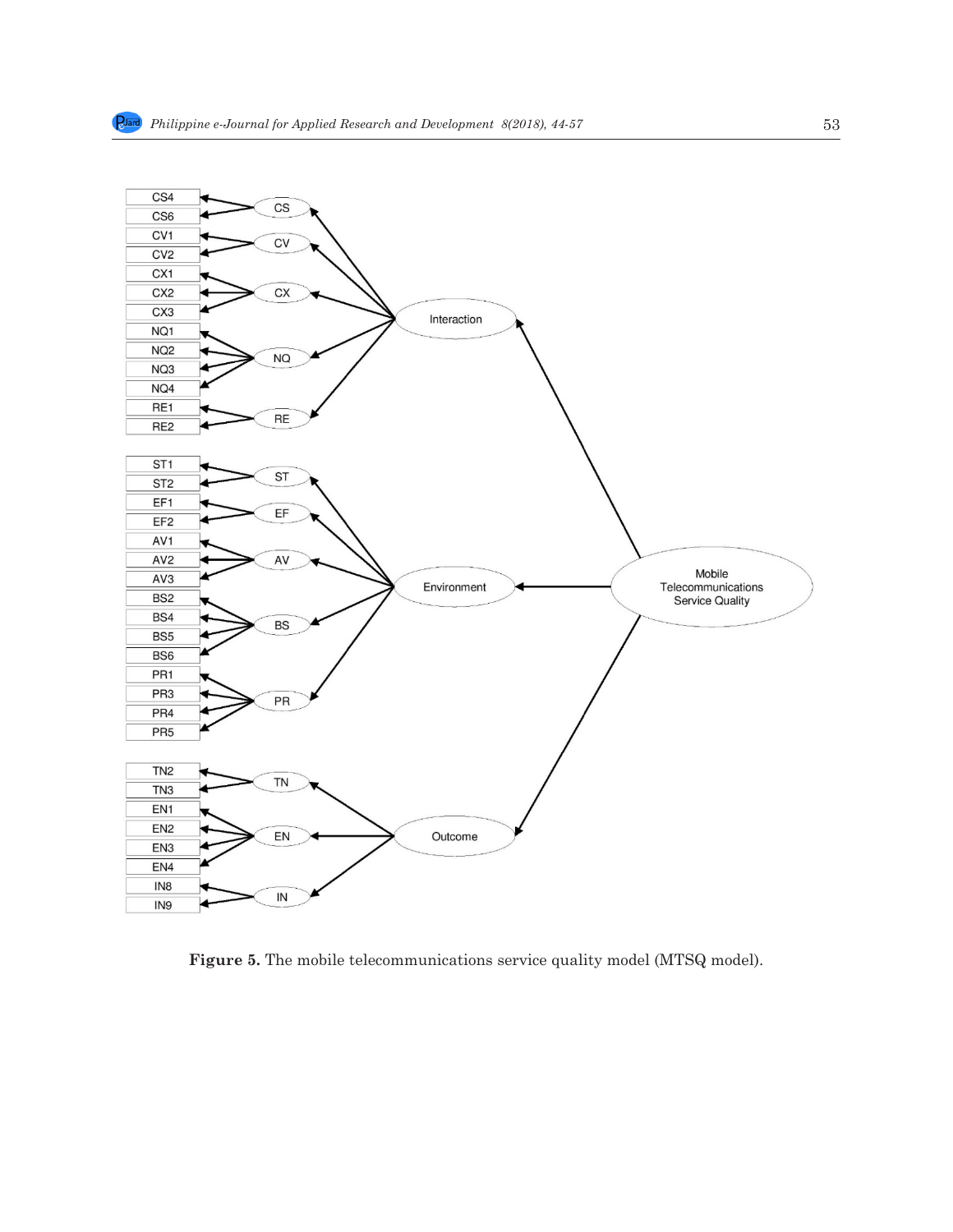The MTQAT is composed of two parts. The first part asks for the profile of the respondent while the second part contains the survey proper. The tool is composed of 36 questions/items. The assessment tool works by measuring the company's performance in each dimension of quality and also in each specific quality variable. This is done by computing the mean score of each variable. Likewise, in determining the score of the factor, the average of the mean scores of the variables in a particular factor is determined.

### **Implications To Management**

The MTSQ is a model of service quality for the prepaid mobile telecommunication industry in the Philippines. It comprises 36 variables grouped further into 13 factors, and further into three quality dimensions. The model was further translated into a working assessment tool that can be of used for the telecommunications industry for self-evaluation. The 36-item tool is hierarchical, which makes it favorable for three levels of development and management: strategic, tactical, and operational.

Upon using the tool, companies can use the feedback from their customers as valuable input for the assessment of their telecommunication services. It is very timely considering that the Philippine government has currently responded to the call of many stakeholders for a drastic improvement in the services provided by the telecommunications companies.

### **References**

- Abdullah, F. (2005), "HEdPERF versus SERVPERF: The quest for ideal measuring instrument of service quality in higher education sector," *Quality Assurance in education, 13*(4), 305-328.
- Cronbach, L. J. (1951), "Coefficient alpha and the internal structure of tests," *Psychometrika, 16*(3), 297-334.
- Eshghi, A., Roy, S. K., & Ganguli, S. (2008), "Service quality and customer satisfaction: an empirical investigation in Indian mobile telecommunications services," *Marketing Management Journal, 18*(2), 119-144.
- Farrell, A. M., & Rudd, J. M. (2009), "Factor analysis and discriminant validity: A brief review of some practical issues," *Anzmac,* Retrieved from: http://www.helsinki. fi/~komulain/Misc1/validity-farrell.pdf
- Field, A. (2013), *Discovering statistics using IBM SPSS statistics*, Thousand Oaks, CA: Sage.
- Furrer, O., Liu, B. S. C., & Sudharshan, D. (2000), "The relationships between culture and service quality perceptions: Basis for crosscultural market segmentation and resource allocation," *Journal of Service Research, 2*(4), 355-371.
- Hair, J. F., Black, W. C., Babin, B. J., Anderson, R. E., & Tatham, R. L. (2010), *Multivariate data analysis (7th ed.),* Upper Saddle River, NJ: Pearson Prentice Hall
- Hooper, D., Coughlan, J., & Mullen, M. (2008), "Structural equation modelling: Guidelines for determining model fit," *Electronic Journal of Business Research Methods, 6*(1), 2008, pp.53-60.
- Hosseini, S. Y., Zadeh, M. B., & Bideh, A. Z. (2013), "Providing a multidimensional measurement model for assessing mobile telecommunication service quality (MSqual)," *Iranian Journal of Management Studies, 6*(2), 7-29.
- Huang, E. Y., Lin, S. W., & Fan, Y. C. (2015), "MS-QUAL: Mobile service quality measurement," *Electronic Commerce Research and Applications, 14*(2), 126-142.
- Intelligence, G. S. M. A. (2014), *Country overview: Philippines Growth through innovation*. London: GSMA. Retrieved from http://www. gsmaintelligence.com/research/2014/12/ country-overview-philippines/449/
- Isip, M. I. G., & Li, R. C. (2017), "A Hierarchical Model of Service Quality in Higher Education Institutions," *Industrial Engineering & Management Systems, 16*(4), 632-646.
- Kaiser, H. F. (1974), "An index of factorial simplicity," *Psychometrika, 39*(1), 31-36.
- Lau, M. M., Cheung, R., Lam, A. Y., & Chu, Y. T. (2013), "Measuring service quality in the banking industry: a Hong Kong based study," *Contemporary Management Research, 9*(3), 263-282.
- Nguyen, T.N., Cao, T. K., & Phan, T. T. H. (2015), "Cultural influences on overall service quality expectations: Evidence from Vietnamese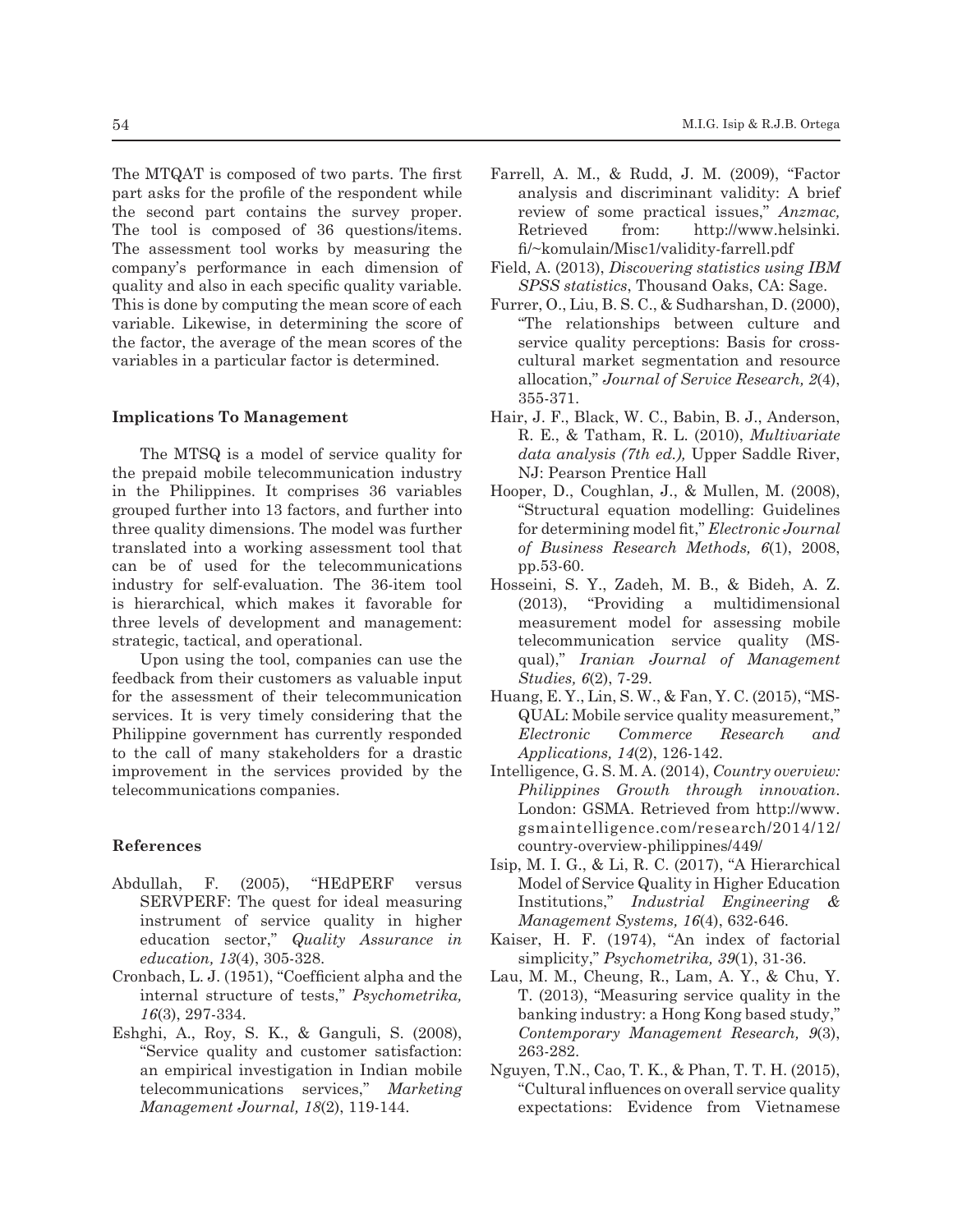customers," *Asian Social Science, 11*(25), 151-159.

- Lu, Y., Zhang, L., & Wang, B. (2009), "A multidimensional and hierarchical model of mobile service quality," *Electronic Commerce Research and Applications, 8*(5), 228-240.
- Özer, A., Argan, M. T., & Argan, M. (2013), "The effect of mobile service quality dimensions on customer satisfaction," *Procedia – Social and Behavioral Sciences, 99*, 428-438.
- Stiakakis, E., & Petridis, K. (2014), "Developing and validating a multi-criteria model to evaluate mobile service quality," In *Handbook of Strategic e-Business Management,* Springer, Berlin, Heidelberg, 935-956.
- Wu, H. C., & Cheng, C. C. (2013), "A hierarchical model of service quality in the airline industry," *Journal of Hospitality and Tourism Management, 20*, 13-22.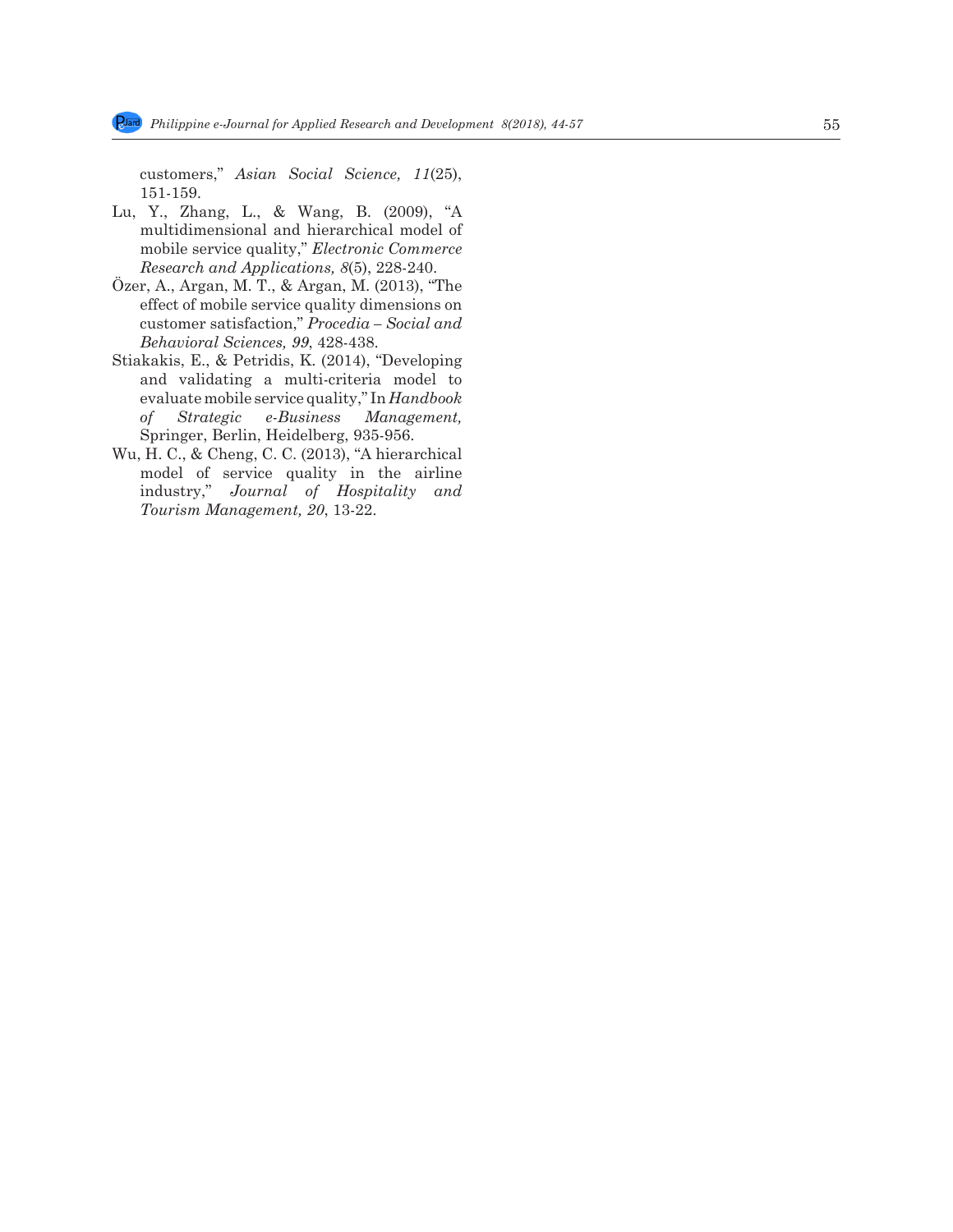# **Appendix A**

**The Mobile Telecommunications Quality Assessment Test (MTQAT)**

# **MOBILE TELECOMMUNICATIONS QUALITY ASSESSMENT TEST**



Instructions:

n

Rate the following items according to the performance of your current network provider. Use the ratings below



| 1  | The mobile network representatives are able to help with problems.                                                    | $\left( \frac{1}{2} \right)$<br>$\left( \frac{1}{2}\right)$<br>$(3)$<br>$\left( 4\right)$<br>$^{\left( \, \text{1}\,\right) }$   |
|----|-----------------------------------------------------------------------------------------------------------------------|----------------------------------------------------------------------------------------------------------------------------------|
| 2  | The mobile network representatives show that they understand the<br>customer's specific needs.                        | $\circ$<br>$\circ$<br>$\left( \frac{1}{2} \right)$<br>(s)                                                                        |
| 3  | The mobile network has numerous loading stations and payment<br>centers.                                              | $\left( \mathbf{s}\right)$<br>$(3)$<br>(4)<br>$\left( z\right)$                                                                  |
| 4  | The loading stations and payment centers are near the customers.                                                      | $\left( 5\right)$<br>$\mathbf{B}$<br>$\blacksquare$<br>ž,                                                                        |
| 5  | Mobile services still work even if I'm within confined environments<br>(e.g. elevators, basements, walled rooms, etc) | $\circledcirc$<br>$\circled{z}$<br>$\left( \mathbf{s}\right)$                                                                    |
| 6  | The mobile network understands my need to use mobile services in<br>confined environments                             | $\left( \begin{matrix} 4 \end{matrix} \right)$<br>$\left( \frac{1}{2} \right)$<br>$^{\rm (s)}$<br>$\left( \frac{\pi}{2} \right)$ |
| 7  | Mobile services still work even with unstable weather conditions                                                      | $\left(5\right)$<br>$\blacksquare$<br>$\mathbf{z}$<br>$\mathbf{B}$<br>$\left( \bullet \right)$                                   |
| 8  | The frequency of dropped calls (involuntary terminated calls) is low.                                                 | จ<br>⊙<br>∩<br>$\left( 4\right)$<br>$\left( \frac{1}{2} \right)$                                                                 |
| 9  | There is a good voice quality during phone calls.                                                                     | $\odot$<br>⊙<br>$\circled{4}$<br>$\left( \mathbf{r}\right)$<br>$\left( \frac{1}{2} \right)$                                      |
| 10 | The mobile network always provides stable connections. There is<br>always good service coverage                       | $(3)$<br>$\left( \mathbf{s}\right)$<br>$(4)$<br>$(\Box)$<br>$_{(2)}$                                                             |
| 11 | The mobile network can provide the same service with different<br>devices.                                            | $3$<br>$\circ$<br>$(\mathbf{s})$<br>$\left( 2\right)$                                                                            |
| 12 | Mobile services (e.g. delivery of messages, promo subscriptions, etc)<br>are completed on the expected time.          | $_{(2)}$<br>$^{\rm (s)}$<br>$(4)$<br>$\left( s\right)$<br>〔1〕                                                                    |
| 13 | The users are notified of potential delays in the service delivery.                                                   | $\left( \mathbf{s}\right)$<br>(4)<br>3<br>2                                                                                      |
| 14 | The user had a good experience and is satisfied in using the mobile<br>network's mobile services.                     | $\left( \mathbf{s}\right)$<br>$^{\rm (s)}$<br>$\left( 4\right)$<br>$\left( 2\right)$<br>$\Box$                                   |
| 15 | The mobile network tries to give its users a good experience                                                          | $\left( 5\right)$<br>$\left( 4\right)$<br>3<br>$\ddot{z}$                                                                        |
| 16 | The mobile network enables me to complete transactions (calls,<br>texts, mobile internet, subscription, etc) quickly  | $\left( 5\right)$<br>$\left( 4\right)$<br>3                                                                                      |
| 17 | The mobile network delivers transactions (calls, texts, etc) quickly.                                                 | 9<br>$\left( 4\right)$<br>3<br>$\blacksquare$<br>ž,                                                                              |
| 18 | l can reach mobile services (e.g. calls, texts, internet, etc) anytime.                                               | $\left(5\right)$<br>$^{(3)}$<br>$\left( 4\right)$<br>$\sqrt{ }$<br>$\bar{z}$                                                     |
| 19 | I can reach mobile services anywhere.                                                                                 | $\left[5\right]$<br>$^{3}$<br>Œ<br>$\begin{array}{c} \end{array}$<br>$\ddot{z}$                                                  |